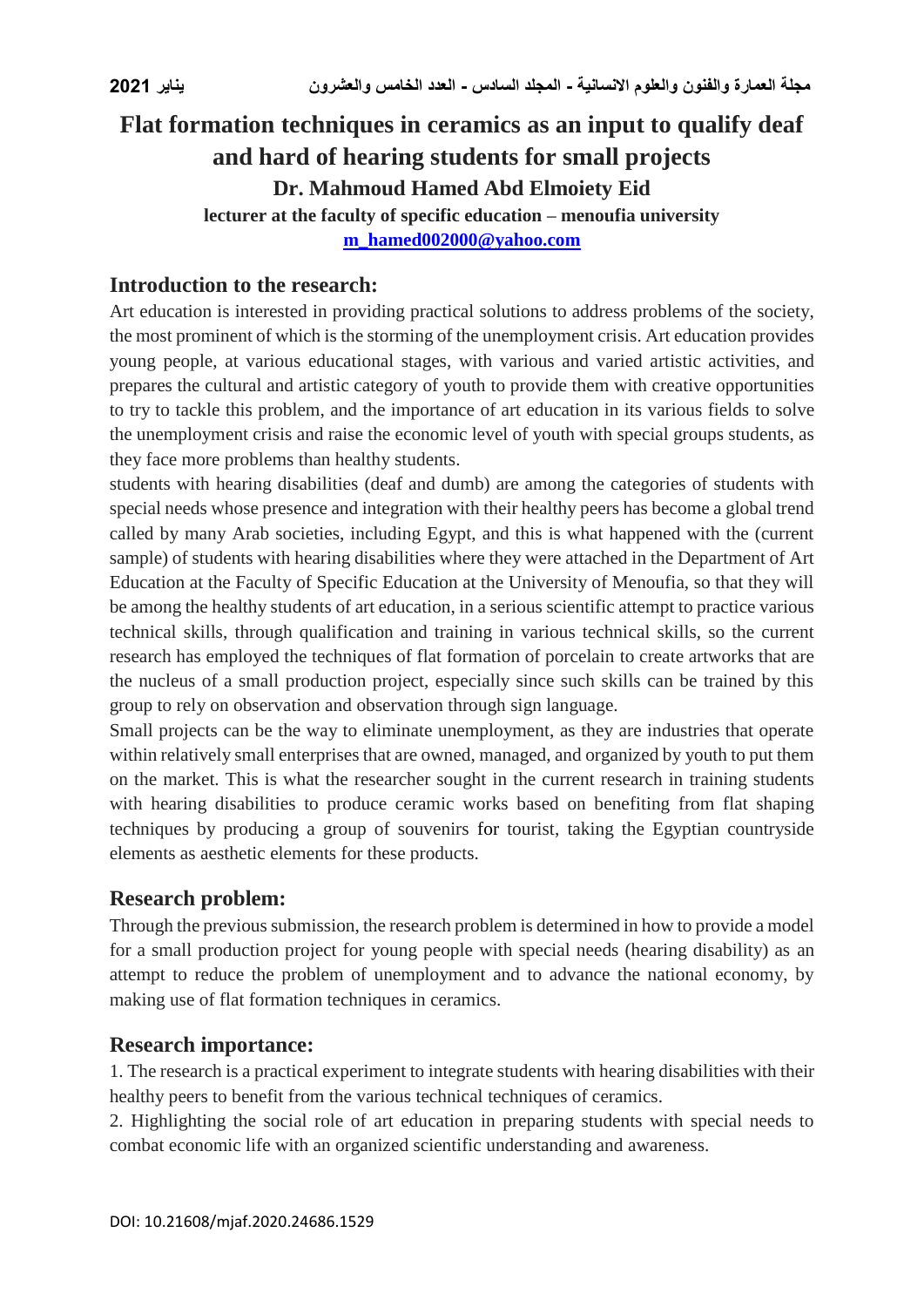3. The results of the research contribute to directing the attention of professors of art education courses on the need to include the skills of managing small projects within the description of the decisions, which contributes effectively to the overall development process.

### **Research aims:**

1. Rehabilitation of deaf and students with hearing disabilities through utilizing the techniques of flat ceramic formation to establish a small production project.

2. Production of innovative tourist souvenirs, inspired by the elements of the Egyptian countryside, as a model for the artistic products of the project.

# **Research hypotheses:**

The researcher assumes that deaf and students with hearing disabilities can train on flat porcelain techniques, which may contribute to a small production project.

# **Search limits:**

First, the human boundaries (the research sample): a sample of the second year students in the Department of Art Education, Faculty of Specific Education, Menoufia University, there are five students (three deaf students) and (two healthy students),

Second, the time limits: 3 months at the rate of (3) weekly interviews, about 4 hours per interview, during the academic year 2018-2019.

Third, spatial limits: teaching halls and furnace laboratories in the Department of Art Education in the college

Fourth, the substantive limits:

1. The choice of flat techniques in porcelain (protruding and grooving).

2. Choosing the elements of the Egyptian countryside as vocabulary for ceramic works.

# **Research Methodology:**

### **First: the theoretical framework for the research:**

# **1. The technique of flat formation in ceramics (raised) and its role in highlighting contemporary aesthetic values:**

Characteristics of the hearing impaired (deaf and hearing disability):

Students with Hearing Impairment and Teaching Artistic Education Skills:

Menoufia University provided an opportunity to support the skills of deaf and students with hearing disability with healthy people by accepting them in the Department of Art Education at the Faculty of Specific Education two years ago, one of the most important problems facing me with students with hearing disabilities is the difficulty of communication, to teach the plastic skills, that are needed to clarify and demonstrate my work in front of all students. The college's administration has provided some sign language interpreters, and they have acted as an important link between students and their healthy peers and their teachers.

Deaf Students (the research sample) began to be taught the techniques of flat ceramic formation in its various stages through the use of a sign translator that began to understand what is required of the researcher and then communicating this to students in the various stages of research, until these skills were mastered.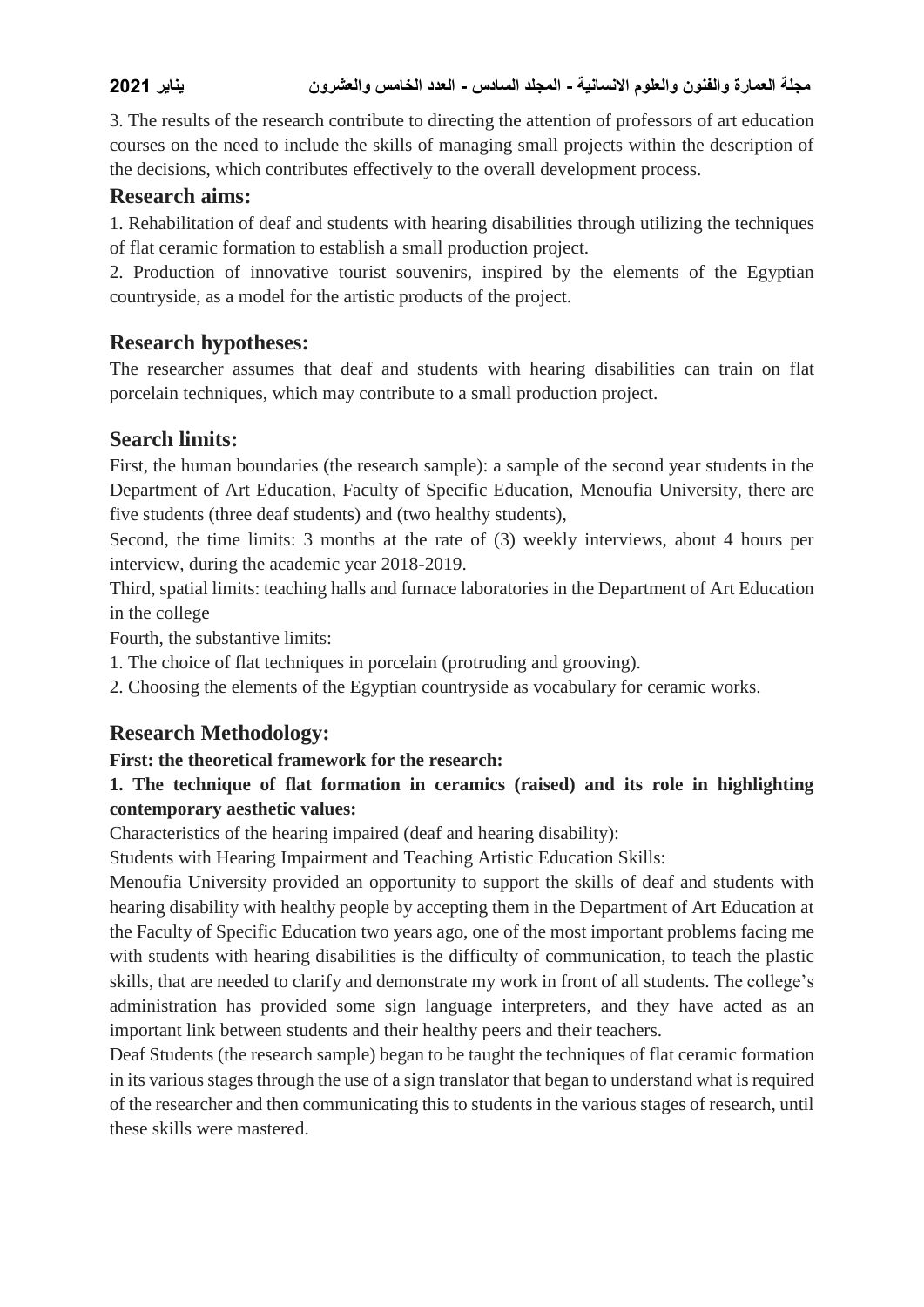**Second:** The applied framework for the research: It includes the stages of implementing the proposed small productive project based on employing flat ceramic forming techniques as follows:

# **First: Project components:**

Any project requires the availability of six elements: (idea and design - materials and tools methods of formation - labor, material resources - management and marketing).

### **1- Idea and design:**

The project idea is based on the production of models of flat porcelain based on prominent and recessed techniques that are used as tourists' souvenirs that can be promoted to tourists for preservation. The design of these souvenirs is based on the employment of the elements of the Egyptian countryside, where by looking at most forms of ceramic tourist souvenirs it is noted that they are free of interest in the appearances of the Egyptian countryside, and the Egyptian countryside contains many natural elements with aesthetic dimensions that can be the beauty of many artistic works.

Therefore, the researcher has chosen the most prominent aspects of the Egyptian countryside, such as the water walk, the simple country house, trees and palm trees, handing these elements with a kind of contemporary in order to show these elements in a modern way that is compatible with the features of modern and contemporary art.

### **2- Raw materials and tools:**

A- Aswan slurry was used to implement the designs as they are available in the Egyptian environment, and they are also affordable in terms of availability and cheapness.

B - Plaster or gypsum, sold at the building materials stores with thankfulness that contains 25 kg and may be sold in kilos.

C- Tools for forming flat and solid porcelain (wood and metal).

# **3- Forming and production methods:**

The designs were executed on slices of clay in a prominent and groove style to show the value of diversity and harmony on the surface of the tiles, in various sizes for one design.

Then this stage was followed by the preparation of a plaster mold for each tile in order to produce a number of designs to reproduce multiple models from one shape to be dealt with to produce new configurations and various forms of tiles

Fire phase:

Clear and opaque glass coatings were applied, and the used glass paint materials varied among mixtures prepared by the researcher and the research sample students were trained to prepare them. Stains were also used with direct drawing on pottery and then applying a layer of transparent glass paint, or by mixing the dyes with some experiments whether clear and other paint was added to obtain opaque glass paint.

### **4- Manpower:**

The group of the five research students who are students of the second year in the Department of Art Education at the Faculty of Specific Education, the group included three students with special needs (deaf and hearing disability) and two students from healthy students in order to emphasize the topic of integration, and this diversity in the group members created a kind of enrichment and fruitful cooperation During the project phases, the roles were distributed among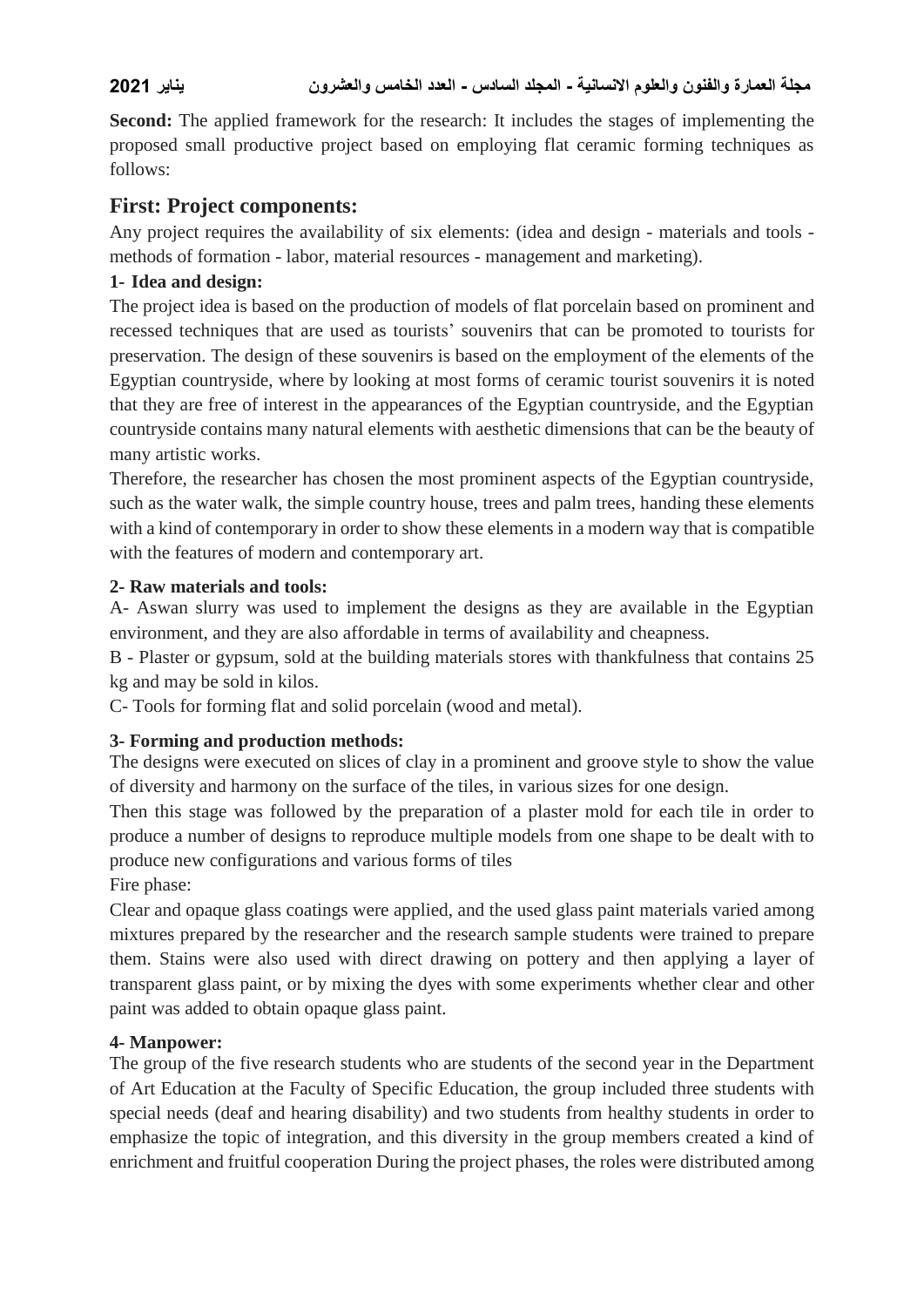the group members among themselves in order to work according to a successful production line.

### **5- Financial Resources:**

Because this project is considered as the practical experience of making a small project, so the capital was self-distributed, meaning that the group is distributed equally to the members of the group until the experiment is successful.

### **6- Administration and Marketing:**

 The current proposed project management was represented by the members of the group in addition to relying on the researcher in the research administration and project management as well as the distribution of roles in a large way, because the research students (the workforce in the project) are still in the study stage in the second group and they lack a lot of experience in establishing such projects.

# **Shopping attempts:**

A- Communicating with the Small Enterprise Development Agency in Menoufia, and after meeting the researcher and research students with officials, the following was done:

• Prepare for a course on how to manage small projects and how to prepare a feasibility study for the project.

• Participate in exhibitions organized by the Project Support Authority.

B- The owners of the commercial stores in the Khan Al-Khalili area were interviewed to present the research products in order to know their opinion on the techniques and the used shaping methods, as well as to produce artworks, as well as to find out which of these businesses are more popular with tourists.

# **Artistic works**

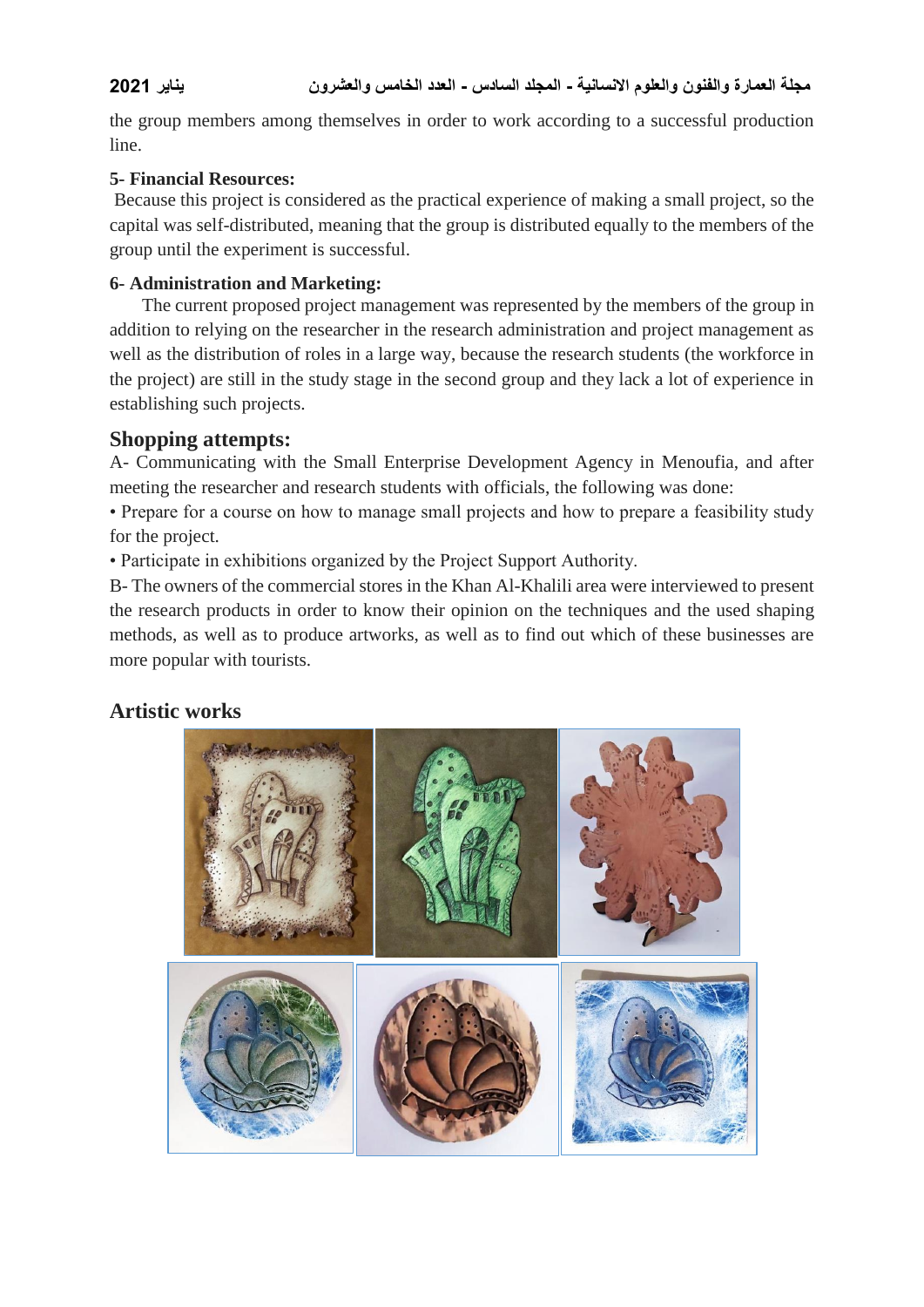After the research students for the previous group have produced some tourists' souvenirs, they produced a set of three-dimensional tourism souvenirs resulting from the same previous designs by pressing in the same stucco molds with the reworking of tiles and a variety of formal employment, to form a set of three-dimensional forms.



# **Research results:**

1- The objectives of the research were achieved as it was possible to benefit from training the deaf and students with hearing disabilities in setting up a small production project and this was demonstrated by the techniques of prominent and recessed porcelain, which were implemented and which contained a set of values and formative relationships between the design elements, and the results of the research can be summarized in the following points:

2- It was possible to produce a set of artworks based on the employment of flat ceramic forming techniques that were used as tourist souvenirs linked to the Egyptian countryside environment.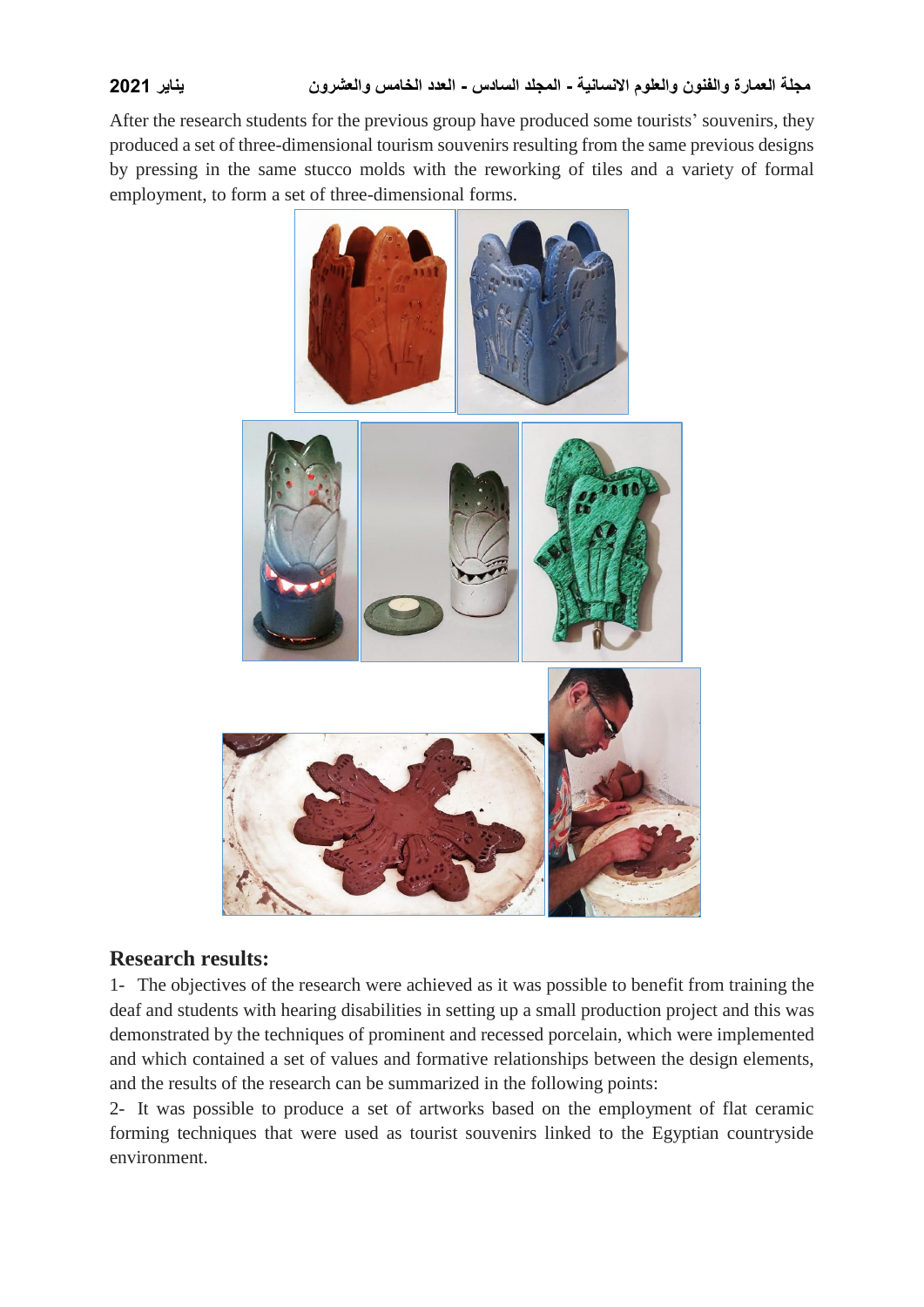3- Research students have sufficient experience in making plaster molds to achieve quantitative artistic production that helps establish a small production project to contribute to providing an income source for them.

4- It was possible to provide a model for a small project that contributes to reducing unemployment and contributes to the advancement of the national economy, especially for students (deaf and with hearing disabilities) from special groups.

5- The experiment resulted in the search for many different formative and aesthetic treatments that enrich the flat and three-dimensional porcelain works.

### **Research Recommendations:**

1- Giving a real opportunity for students with special needs to prove themselves technically and socially.

2- Working in a group work team based on the merger between students with disabilities and healthy students because of this matter of reasons for the success of working in a team.

3- Adopting the responsible authorities for such projects, especially in the domestic and international marketing stage, by holding marketing exhibitions and exempting students based on such projects from the financial burden of holding exhibitions.

### **References:**

1. Al Mallah, Tamer El Maghawry Mohamed: "Al Eaaka Al Sameea baina Al Taeehl Wa Al Teknologia", Koleiat Al Tarbieah, Gameiat Al Askandria, 2016.

2. Hagaag, Hassan Mohamedd: "Ertebat Al naht Al barez Belhoiea Al Kawmiea Wa Mada Al Estefada Menha Fe Ethraa Al Tazawok Al Fanney" , Al mootamar Al Elmey Al Sanawey Al Rabee, Kolieat Al Tarbiea Al Naweia, Gameiat Al Mansowra, 2012.

3. Hasan, Mohamed Hasan: "Al Osoowl Al Gmaliea Lelfan Al Hadeth", T1, Dar Al Fekr Al Araby.

4. Maree, Hanan Ebrahim Awwad: "Moktarahaat Wa Holol Lemoagahat Moshkelat Rabat Al Osraa Al Refiea Al mortabita Belsenaat Al Saghera", Resalet Magester, Kolieat Al Ektesad Al Manzeley, Gameiat Al Monofiea, 2005.

5. Seleman, Abd El Rahman Saied: "Saikolojeiat Zawe Al Ehtieagat Al Khassah", Algoze Al Rabee, Gameiat Aien Shams,2001.

6. Al Safedy, Essam Hamdey: "Al Eaaka Al Samiea", Dar Al yazoory, Amman, 2007.

7. Ebead, Maged Al Saied: "Taalem Al Atfal zawe Al Hagat Al Khassah", T1, Dar safaa, Amman,2000.

8. Shams El Deen, Mohamed: "Dor Ashghal Al Khashab Fe Tanmeiat Al Mashrooaat Al Entagieah Al Saghera Lelshabab", Al mootamar Al Elmey Al Thamen, , Kolieat Al Tarbiea Al Al Fannea, Gameiat Helwan, 2002.

9. Haikal, Mohamed: "Maharat Edaret Al Mashrooat Al Sagherah", Al Tabaa Al Ola, Magmooat Al Neel Al Arabeia, Al Kahera, 2003.

10. Al Faied, Mahmoud Wa Khresha, Yaseen Wa Al Raghee, Abd El Azeez: "Etegahat Kheregey, Kolieat Al Ektesad Wa Al Edarah Be Gameiat Al Kaseem Nahw Tabanney Al Mashrooat Al Sagherah", Megallet Al Thakafa Wa Al Tanmeah, Al Add Al Thaney Wa Al Tesoon, 2015.